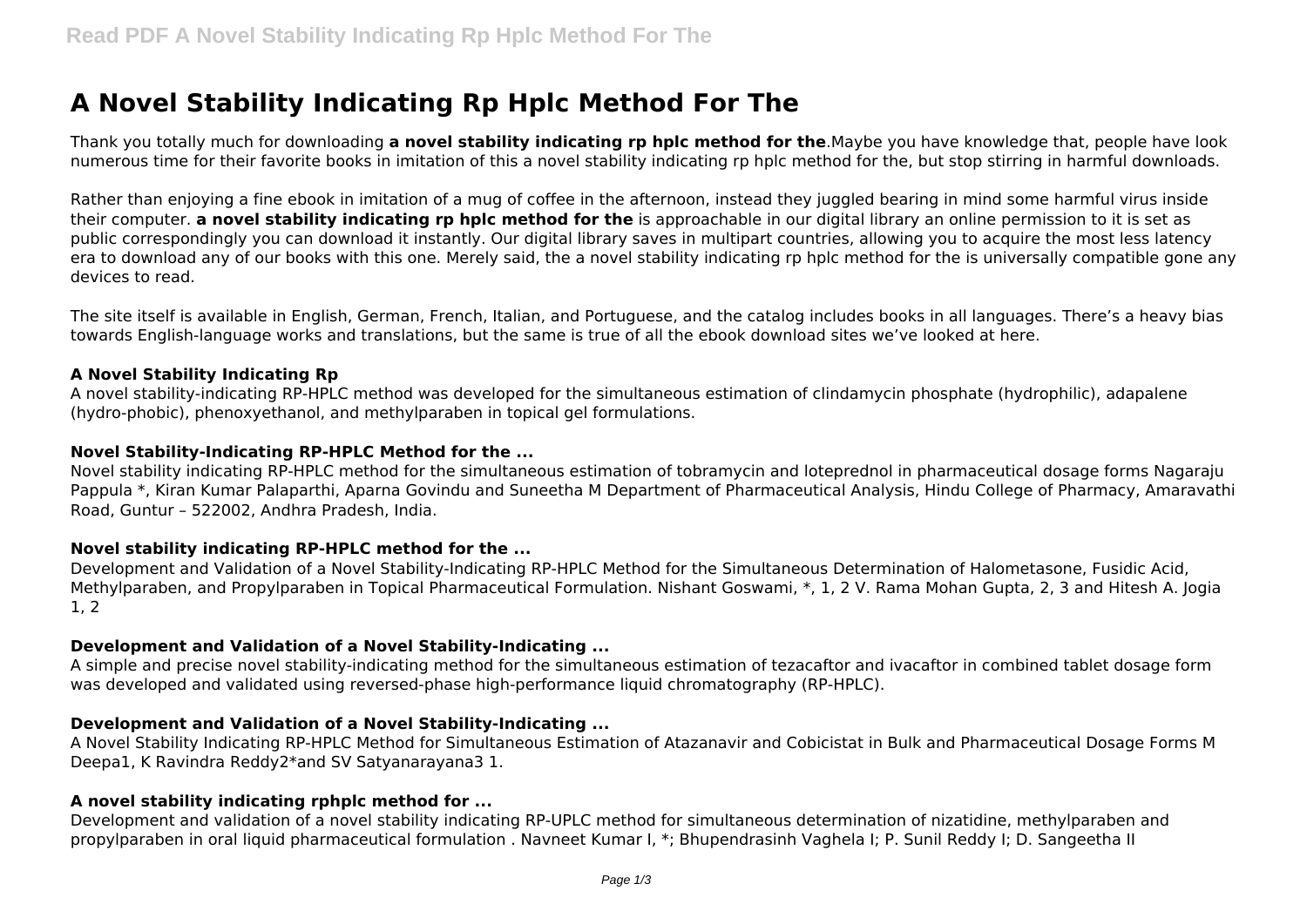## **Development and validation of a novel stability indicating ...**

Original Research Article Development of a novel stability indicating RP-HPLC method for quantification of Connexin43 mimetic peptide and determination of its degradation kinetics in biological fluids RohitBishta Ilva D.Rupenthala SreevalsanSreebhavanb Jagdish K. Jaiswalb https://doi.org/10.1016/j.jpha.2017.06.008 Get rights and content

## **Development of a novel stability indicating RP-HPLC method ...**

Ebooks list page : 41927; 2019-08-13 Development of Novel Stability Indicating Methods Using Liquid Chromatography; 2012-03-19 Comparing Groups: Randomization and Bootstrap Methods Using R By Andrew S. Zieffler, Jeffrey R. Harring, Jeffrey D. Long; 2018-01-14 [PDF] Animal Models for Human Cancer, Volume 69: Discovery and Development of Novel Therapeutics (Methods and Principles in Medicinal ...

# **Development of Novel Stability Indicating Methods Using ...**

A novel reverse phase stability indicating RP-UPLC method for the quantitative determination of fifteen related substances in Ranolazine drug substance and drug product VakamullaMalatiab AnumalaRaghupati Reddya K.Mukkantib M.V.Suryanarayana1c https://doi.org/10.1016/j.talanta.2012.03.067 Get rights and content

## **A novel reverse phase stability indicating RP-UPLC method ...**

A rapid and sensitive stability indicating Reverse Phase High Performance Liquid Chromatographic [RP-HPLC] method was developed for the estimation of Clopidogrel bisulphate [CGB] in presence of its oxidative, acid, alkaline and thermal degradation products. The method was validated as per International Conference on Harmonization [ICH] guidelines.

# **Development and validation of stability indicating RP-HPLC ...**

Development and Validation of Novel Stability indicating RP-HPLC Method for Quantification of Tolvaptan in Bulk and Pharmaceutical Dosage Form Article (PDF Available) in Indian Drugs 57(3):62-68 ...

## **(PDF) Development and Validation of Novel Stability ...**

Article history A simple, accurate, specific and rapid stability indicating RP-HPLC method was developed for the simultaneous estimation of Gemcitabine and Clarithromycin in combined dosage form. A Novapack symmetry, C18, 150mm x3.9mm, 5µ column was used for the complete separation of the drugs.

# **Figure 4 from A NEW STABILITY INDICATING RP-HPLC METHOD ...**

Development and validation of a novel stability indicating RP-HPLC method for the estimation of entecavir in tablet formulation. Eurasian Journal of Analytical Chemistry (in press).

# **Novel Stability Indicating RP-HPLC Method for The ...**

A novel, simple, sensitive, selective and reproducible stability-indicating high performance liquid chromatographic method was developed for the quantitative determination of degradation products and process-related impurities of ketoprofen (KET) and omeprazole (OMZ) in combined oral solid dosage form.

# **Development and Validation of a Novel Stability-Indicating ...**

A stability indicating liquid chromatography analytical method for the analysis of CP has been reported, however, robustness and the method